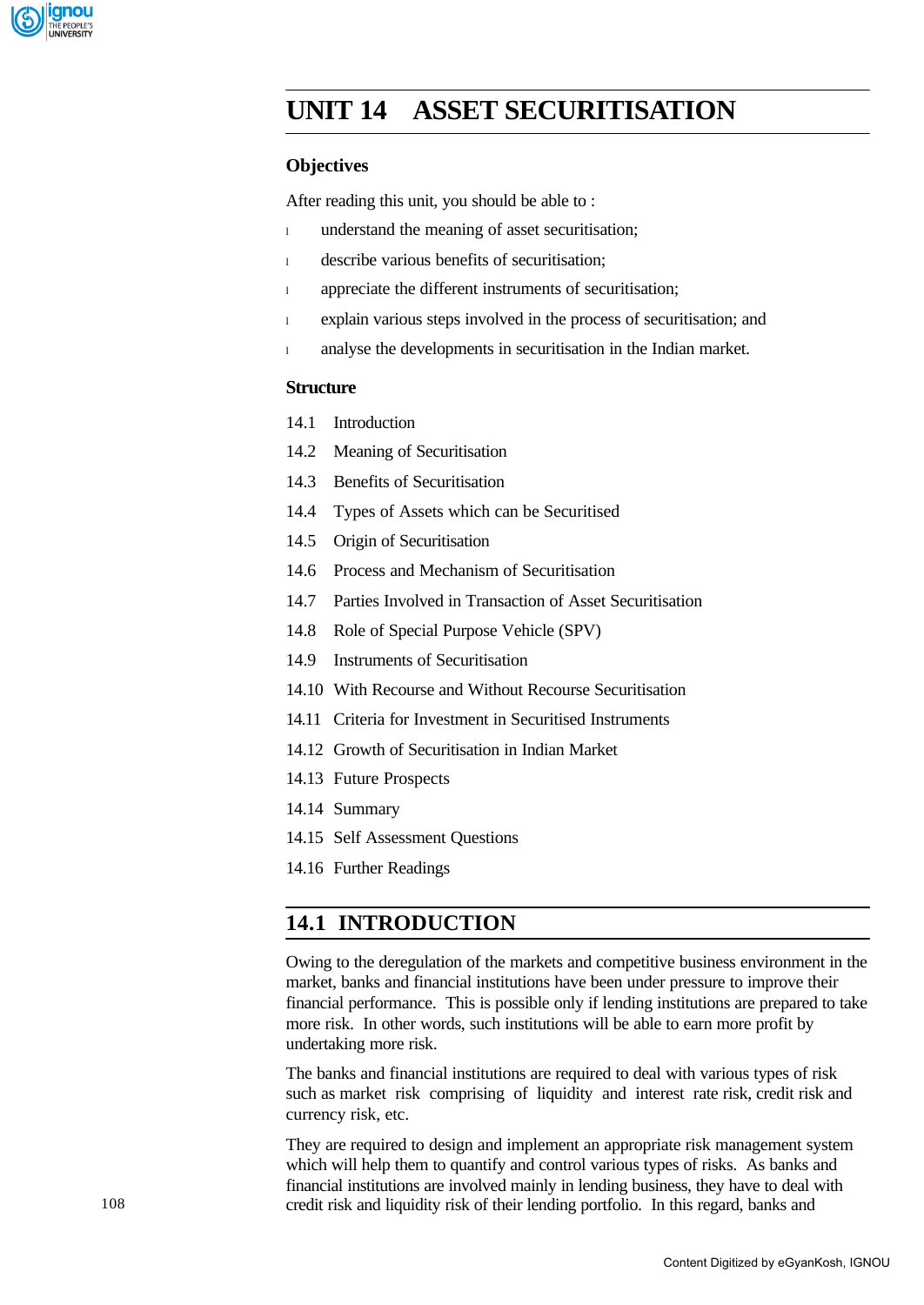

financial institutions can make use of asset securitisation as hedging instrument to **Asset Securitisation** manage both liquidity and credit risk of loan asset. With the help of such product, lending institutions will be able to sell loan asset thereby improving their liquidity position. The cash generated from such assets will be used to create either new loan assets or other assets. Similarly, lending institutions would like to sell loan assets for cash without recourse so as to pass on credit risk to the buyer of the loan assets. All this is possible by using asset securitisation product for loan asset portfolio. Asset securitisation has become very popular product in most of the developed countries. In developing countries like India asset securitisation is a new product which need to be encouraged by the Government and market regulator through an appropriate policy framework. The various aspects of asset securitisation are discussed below under various heads.

# **14.2 MEANING OF SECURITISATION**

Asset securitisation is defined as a process whereby assets like loans and receivables are used to create and sell asset backed securities. The assets which can be used for securitisation include receivables from the government departments, loan assets like housing loan and automobile loans, leased assets and credit card receivables etc. In fact, any asset can be considered for securitisation provided it is possible to forecast future cash flows to be generated from such assets with reasonable accuracy. In a nutshell, asset securitisation can be defined as the process which takes place when a lending institution's assets are removed in one way or another from the balance sheet of that lending institution and are funded instead by investors who purchase an instrument created from these assets without recourse or with recourse towards seller of the asset (i.e., originator's of the asset). The yield to the investors is set at a market level appropriate to the characteristics and the quality of the asset pool. Thus, under asset securitisation a bank or lending institution like financial institution sells loan assets and receivables to an independent entity like special purpose vehicle (SPV) who pools and packages individual loans and receivables and creates securities against them, gets them rated and sells them to the investors at large through public offerings or private placements (Trustee). The future cash flow (to be received by originator of a loan) are remitted to the trustee who in turn pays agreed interest and principal amount to the investors as per the terms of an agreement. Thus, "**Asset Securitisation is a synthetic technique of converting illiquid assets into liquid assets through the process of issuing securities to the investors by SPV"** thereby providing market determined yield on such securities and marketability in respect of such instruments. The whole process of asset securitisation is beneficial to both lending institutions (originator's of loan) as well as to the investors.

In a securitisation exercise, the underlying assets are used both as a collateral to the security and also to generate the income to pay the principal and interest on such securities. This is in contrast to a traditional secured debt instrument where the debt may be serviced from not only the income generated from the assets secured, but also from the entire operations of the issuers. Further under securitisation having characteristic of without recourse the credit risk is shifted completely from the originator of the loan assets to SPVs.

In order to get the full benefits of securitisation, it needs to be considered as a structured financial product and accordingly a systematic methodology needs to be followed based on certain parameters. Few of these parameters are given below :

1) The cash flows from the underlying assets are packaged to attract targeted investors.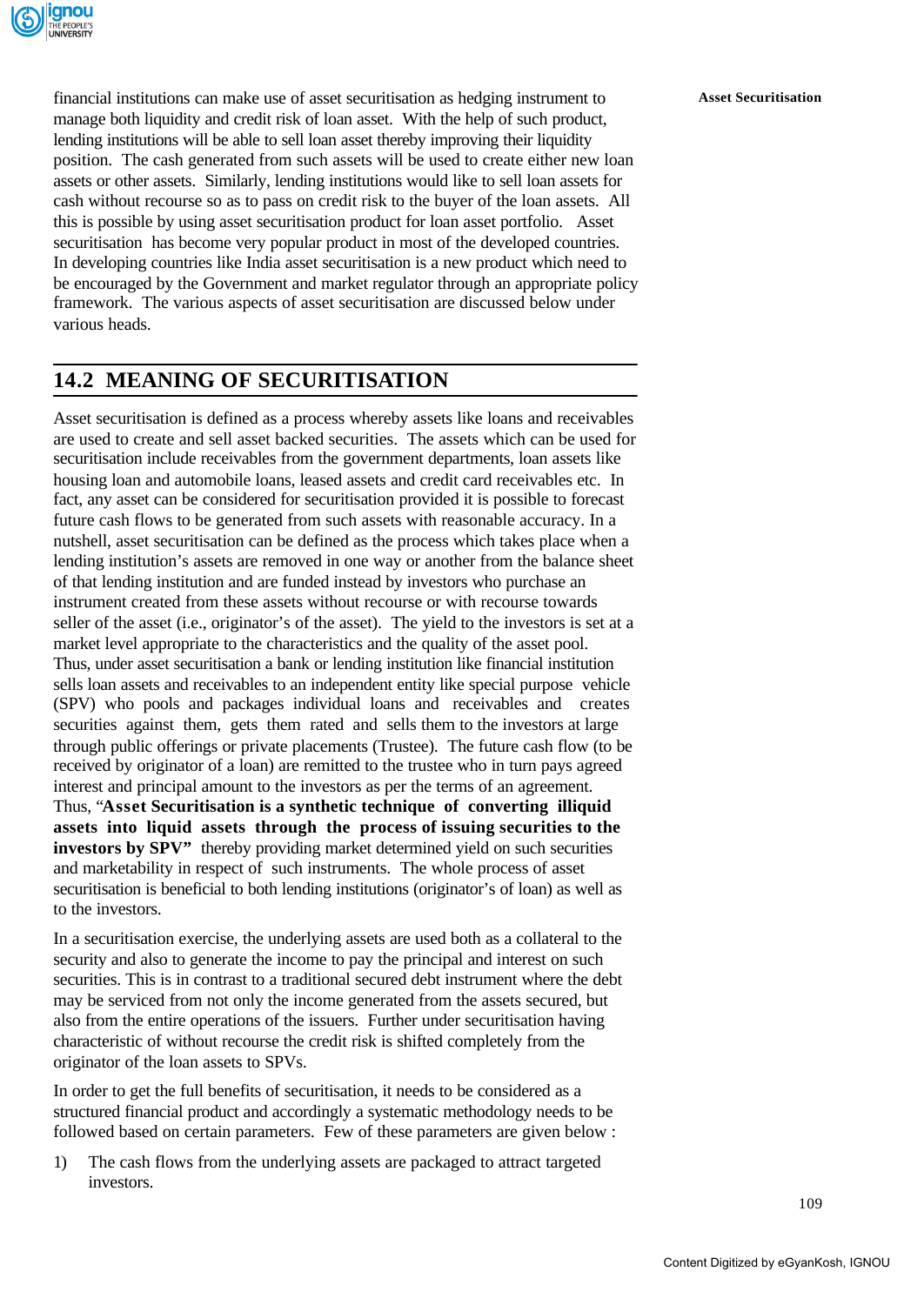

- **Fee Based Services** 2) The tax and accounting needs of the issuers and investors are satisfied.
	- 3) The criteria for choosing the pool of assets so as to ensure minimum cost of funds.
	- 4) A bankruptcy or a winding up of the originator does not have any impact on the cash generated from assets and use of the same to make payment to the investors.

# **14.3 BENEFITS OF SECURITISATION**

### **To the Issuers**

**To improve capital adequacy ratio:** Banks and financial institutions are required to maintain certain minimum capital to risk weighted assets ratios pursuant to the Basel Committee's guidelines applicable to them. Loan portfolio carries 100 per cent risk weightage. By securitising such portfolio, it is possible for the banks and financial institutions to remove this asset from their balance sheet. The cash generated from such process can be invested in lower risk weighted assets. Thus asset securitisation will help the issuer to improve the capital adequate ratio.

**To ensure proper asset liability management:** Securitisation of loan assets will improve the cash position and thus ensure adequate liquidity position of the originator. This will help the organisations like banks and financial institutions to adjust asset mix quickly and efficiently. Further, these organisations will not require to depend on traditional high cost sources of borrowed funds. As the funds raising through securitisation is independent of the originator's rating, securitisation will help the issuer to raise funds at a cost which is significantly lower than the commercial rate of borrowing. This will improve the spread between interest income and interest expense.

**Issuer is in a position to improve income:** as he can charge one time fee for processing loans and also can recover the charges from SPV for providing administrative services in respect of securitised assets. Further, profits on securitised assets are booked upfront. This leads to an improvement in the originators profitability resulting in improved financial performance.

**Risk Diversification:** Securitisation allows the issuer to manage its credit exposure to a particular borrower as well as sectors and thus helps in risk reduction and diversification.

There are no reserve requirements either in the form of cash reserve and statutory liquidity ratios for cash generated through securitisation by banks as originators.

**New loans with same liabilities:** Under securitisation, deposit liabilities need not go up and by selling illiquid assets, banks can reduce their existing debt. The cash flows obtained by selling illiquid assets under securitisation can be used to lend funds further at a higher rate. Therefore, against the same amount of liabilities, banks and financial institution will able to create new qualitative assets again and again.

### **To Investors**

Good Liquidity: As the securitised paper is rated by a credit rating agency, such instrument enjoys liquidity in the secondary market. In vies of this, investor especially institutional investor can look upon investment in such instrument as a source of liquidity.

**Safety:** Asset back securities with credit enhancement are preferred mainly by those investors who are interested only in safety of the investment and are not prepared to take more risk. This is so because such securities provide high degree of safety.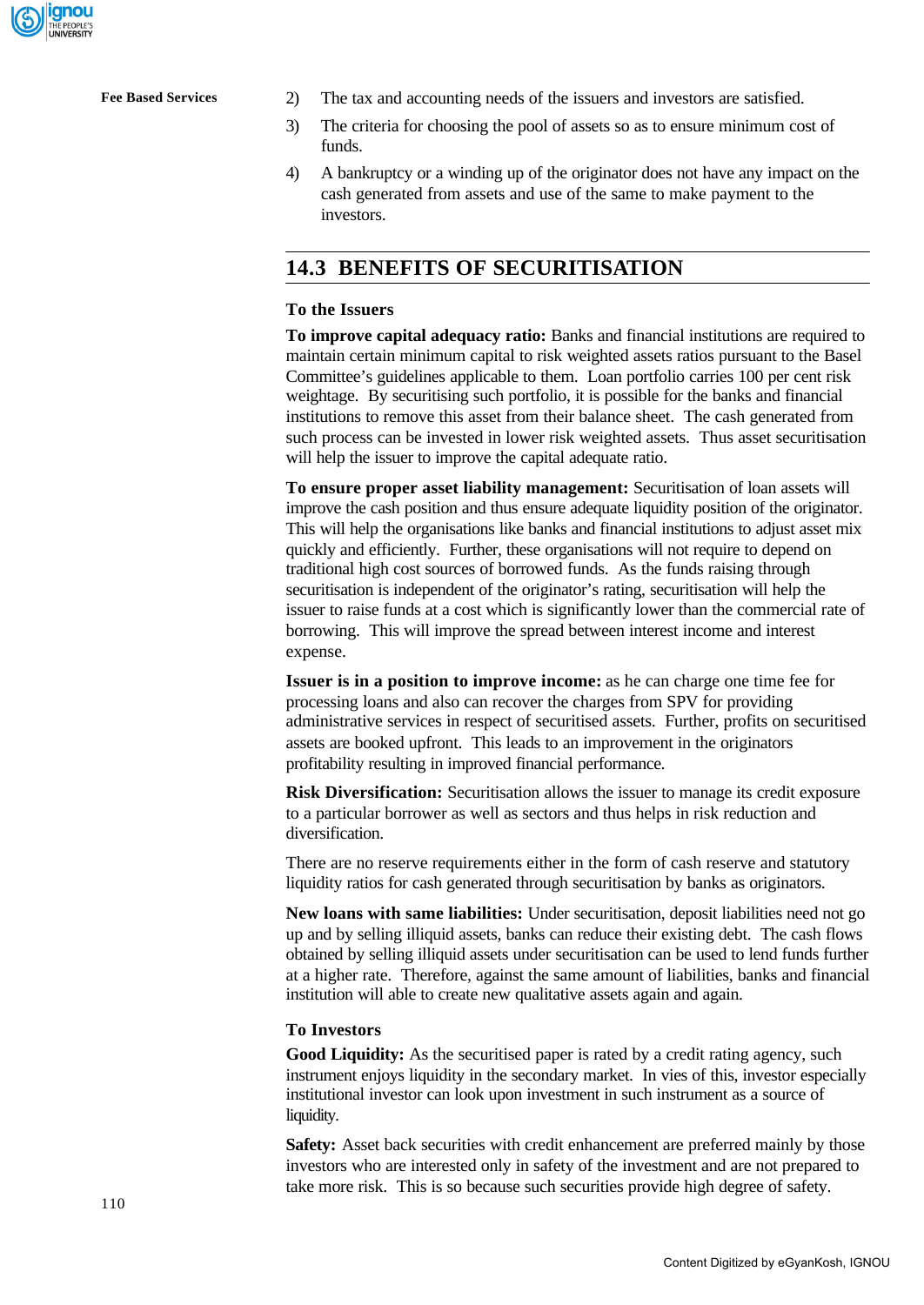

**Increased Yield:** The yield on these securitised papers which are actively traded in **Asset Securitisation** the secondary market seems to be higher as compared to the yield on other corporate debt instruments. In view of this, investor can receive higher yield on such instruments.

**Diversification:** Investment in securitised paper helps to diversify portfolio risk. This is so because asset securitisation involves pooling of different kinds of assets belonging to different geographical areas.

### **To the Financial System**

Lowered Cost: Introduction of securitisation product in the market will help to bifurcate the process of lending and funding into several discrete steps leading to specialisation and economies of scale. This will result in lower costs for the economy as a whole and in the ultimate analysis this will help to bring down cost to the customers.

**Flow of Funds:** Securitisation process helps to generate more funds for the economy. This assumes significance in the light of the fact that developing economy as a whole as well as specific sectors such as housing and infrastructure are always faced with the problem of resource constraints. Securitisation facilitates flow of funds from capital surplus to capital deficient segments.

**Stability:** Various risk which are normally found in case of banking business such as credit, liquidity, interest rate risk, etc., can be segregated through securitisation and can be distributed accordingly to market intermediaries equipped to absorb them most efficiently. This leads to a more stable financial system.

**Effect on Market:** With the introduction of securitisation product and active secondary market for securitised instruments or papers the debt market in the economy as a whole is likely to attain further depth and become vibrant. This fact has been borne out by the experience in other countries.

# **14.4 TYPE OF ASSETS WHICH CAN BE SECURITISED**

For an asset to be securitised it must fulfil certain conditions. Few of these conditions are given below :

- 1) The future cash flows of the asset to be securitised should be dependent on such assets (i.e. cash need to be generated from the same asset). It should be ensured that previous instalments (i.e. cash flows) were paid in accordance with a determinable and a demonstrated historical payment pattern.
- 2) The asset should be of good quality and readily marketable, either on its own merit or with some form of credit enhancement so that the risk of default is substantially reduced.
- 3) The pool of assets must have similar interest payment dates and maturities.
- 4) The value of assets to be securitised must be large enough to make the transaction economically viable keeping in view the cost and benefits of such transactions.

### **Activity 1**

Enumerate the benefits of securitisation to the issuers.

............................................................................................................................. ............................................................................................................................. .............................................................................................................................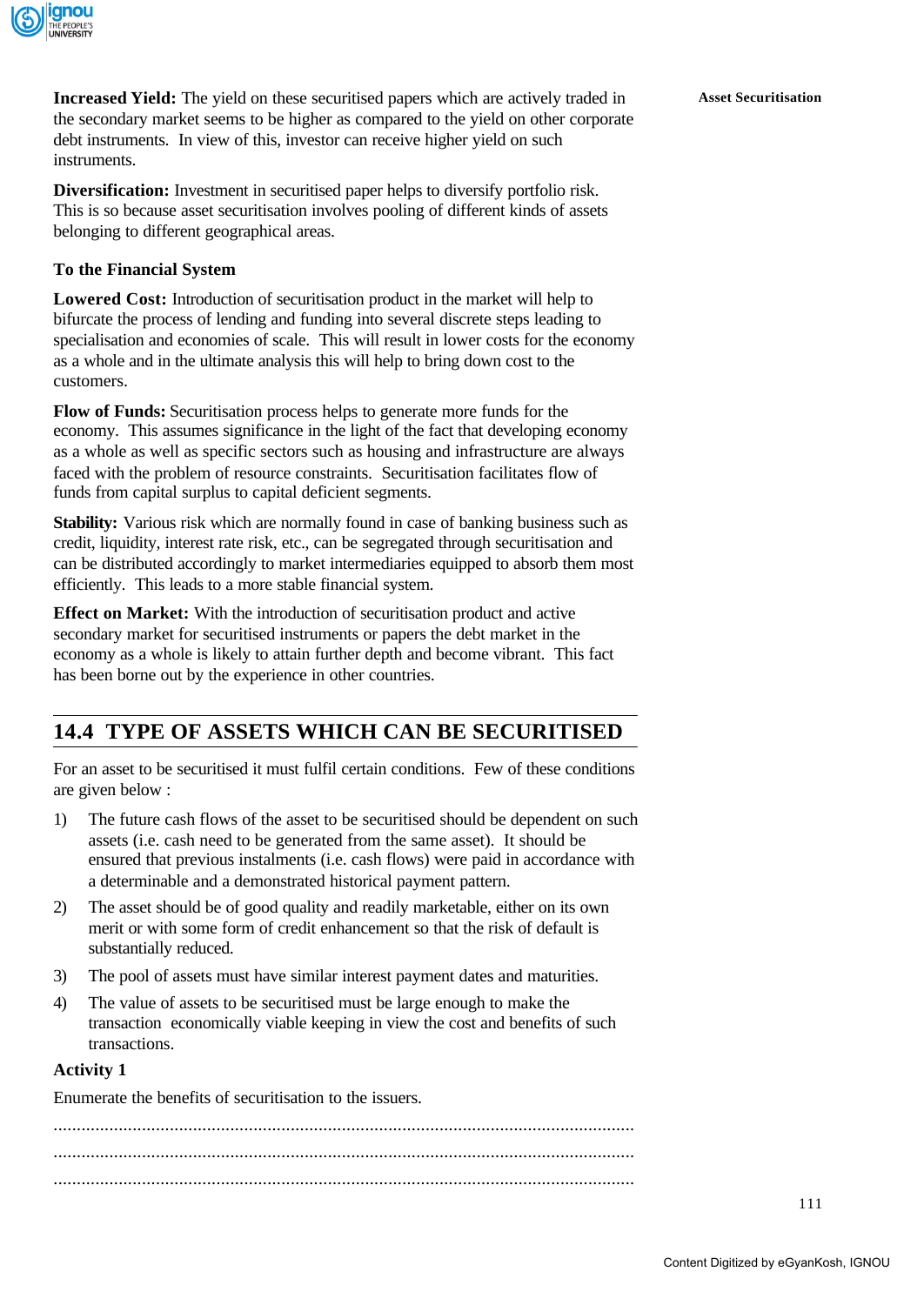

# **Fee Based Services 14.5 ORIGIN OF SECURITISATION**

The asset securitisation market developed first in the USA in early 1980s with securitisation of home loans by the Government National Mortgage Association and The Federal Home Loan Mortgage Corporation. The securitisation process was carried out by issuing a new financial instrument known as Passing Through Certificate (PTC). The insurance companies, commercial banks, and other financial institutions made investment in PCT. However, pass through certificates were less popular with long term investors such as pension funds because of pre-payment risk.

Securitisation worked so well in USA with the residential mortgages that in mid of late 1980s, it spread to other types of loans. Securitisation of other types of loans were driven by the desire of banks to get their assets off their balance-sheets in order to improve their capital ratios. Computer leases were the first non mortgage loans to be securitised, soon followed by automobile loans, and then credit guaranteed receivable ('Plastic Bonds') and commercial mortgages and other lease contracts. Efforts were made to securitise trade credit and commercial loans.

At present USA is the largest securitisation market in the world. In terms of depth, it is the only market where the securitisation market draws participation from institutional as well as individual investors. Around 75 per cent of the global volumes in securitisation are originated from the USA. Apart from mortgage backed loan assets, other assets like credit card loans, automobile loans have also become major assets for securitisation. It is interesting to note that alongwith standard assets, nonperforming assets of banks and financial institution have also been securitised in USA. The securitisation market in USA has been more liquid, innovative and sophisticated.

Securitisation in the modern sense emerged in Europe in the mid 1980 with the issuance of Mortgage Backed Securities in UK. The first deal of securitisation was done by Bank of American Finance Limited, UK in January 1985 using residential property mortgages as underlying assets. In UK a high preference for ownership of assets resulted in a continuous demand for funds, leading to a need for continuous supply of funds. Securitisation was the proper answer to this. However, it could develop and succeed only because of simple legal procedures and fast decisions taken by judiciary.

# **14.6 PROCESS AND MECHANISM OF SECURITISATION**

- <sup>l</sup> An institution like bank which own the assets and which wants to raise cash through securitisation is required to identify homogeneous loan assets. Such assets are pooled together by using parameters like type of credit facility, tenor of loan and nature of credit risks etc.
- <sup>l</sup> The receivables, representing cash flow from loans assets, are pooled together and are transferred to a newly formed independent institution called a special purpose vehicle (SPV) which will be created either in the form of a trust or a registered company.
- <sup>l</sup> SPV which is created specifically for securitisation issues the securities to the prospective investors. The securities so issued are known as pass or pay through certificates.
- <sup>l</sup> The securities are issued from pool of assets by SPV with or without recourse to the originator of loan asset.
- <sup>l</sup> In order to enhance credit worthiness and liquidity position, SPV enter into an agreement with non life insurance companies to absorb credit risk and obtain a line of credit from banks to make available cash for payment.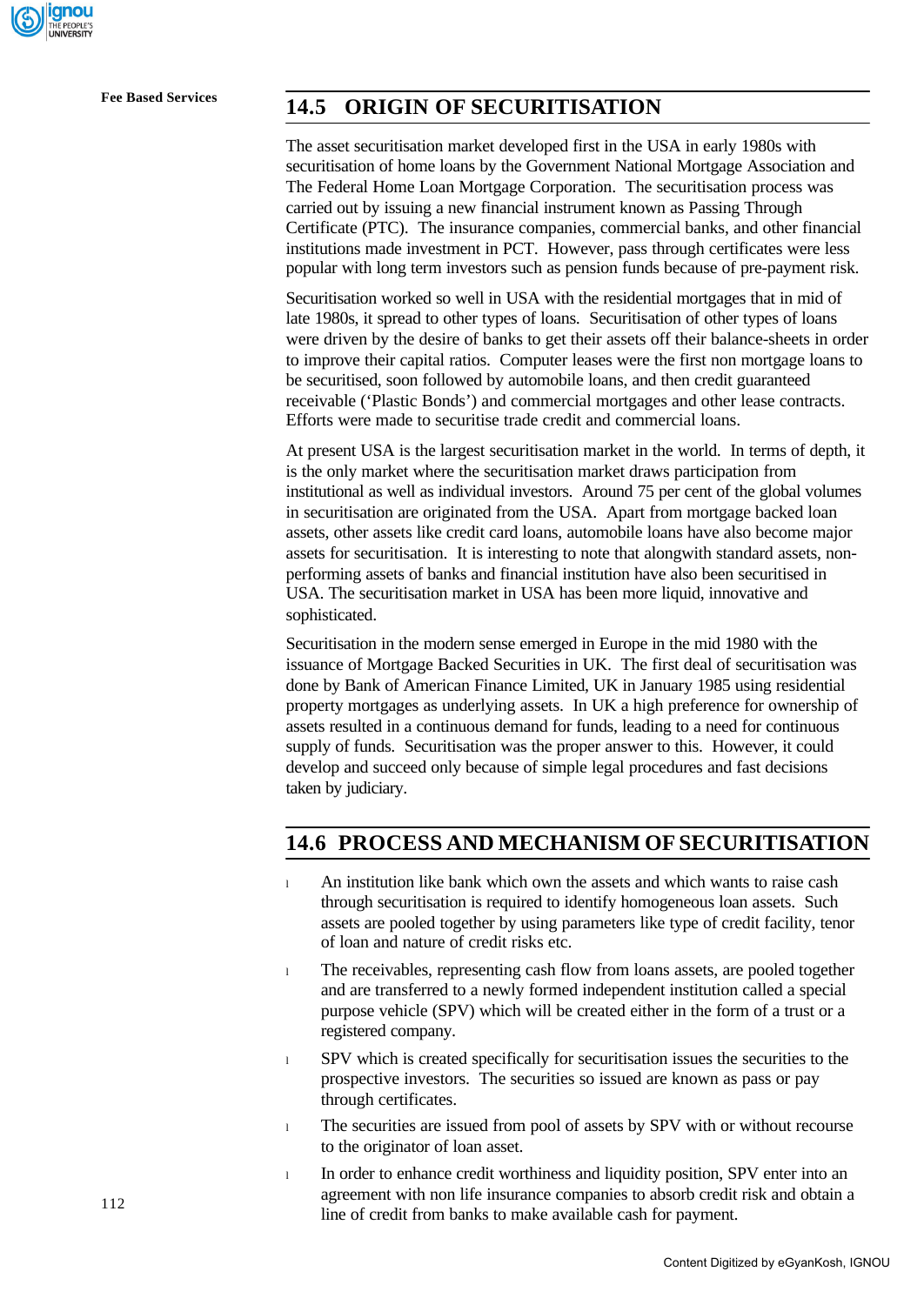

- <sup>l</sup> In order to make the issue attractive SPV obtains credit rating for securities to **Asset Securitisation** be issued from pool of assets from recognised credit rating agencies. This also improves liquidity for such instrument in the secondary market.
- <sup>l</sup> The securities are issued to the investors through public issue or by private placement. SPV take the help of merchant bankers for selling of these securities to the prospective investors.
- <sup>l</sup> Investor can hold these securities till its maturity. On maturity, securities are redeemed by the SPV (i.e. issuer) along with interest due on such securities. As many of these pass or pay through certificates are traded in the secondary market, investor can avail liquidity by selling such certificates in the secondary market.

### **Activity 2**

List the various steps involved in the process of securitisation.

............................................................................................................................. ............................................................................................................................. .............................................................................................................................

# **14.7 PARTIES INVOLVED IN TRANSACTION OF ASSET SECURITISATION**

### **Originator**

Originator is the owner of the loan asset. He is required to identify receivables or loan assets which will be used for securitisation purpose.

Special Purpose Vehicle (either trust or a registered company)

Special purpose vehicle is created through a trust or a registered company. SPV is involved to buy the loan assets and to issue securitised instruments to the investors.

### **Merchant Bankers**

Merchant bankers provide necessary support in structuring a securitised deal. He is responsible to bring together the originator, credit rating agency, investors and others who are involved in securitisation deal. They also help in marketing these securities to the prospective investors. Many times merchant bankers provide underwriting support to the whole issue of securitised instruments. He also provides liquidity to the investors by becoming a market maker in respect of securities instrument issued by SPV.

### **Rating Agencies**

Rating agencies assess credit quality of securitised instruments and assign appropriate rating symbol to such instruments. The rating process would assess the strength of the cash flow and the mechanism designed to ensure full and timely payment by the process of selection of loans of appropriate credit quality, the extent of credit and liquidity support provided and the strength of the legal framework.

### **Investors**

The investors may be in the form of individuals or institutional investors such as financial institutions, mutual funds, banks, pension funds and insurance companies etc. They buy a participating interest in the total pool of receivables and receive their payment in the form of interest and principal as per the terms of an agreement.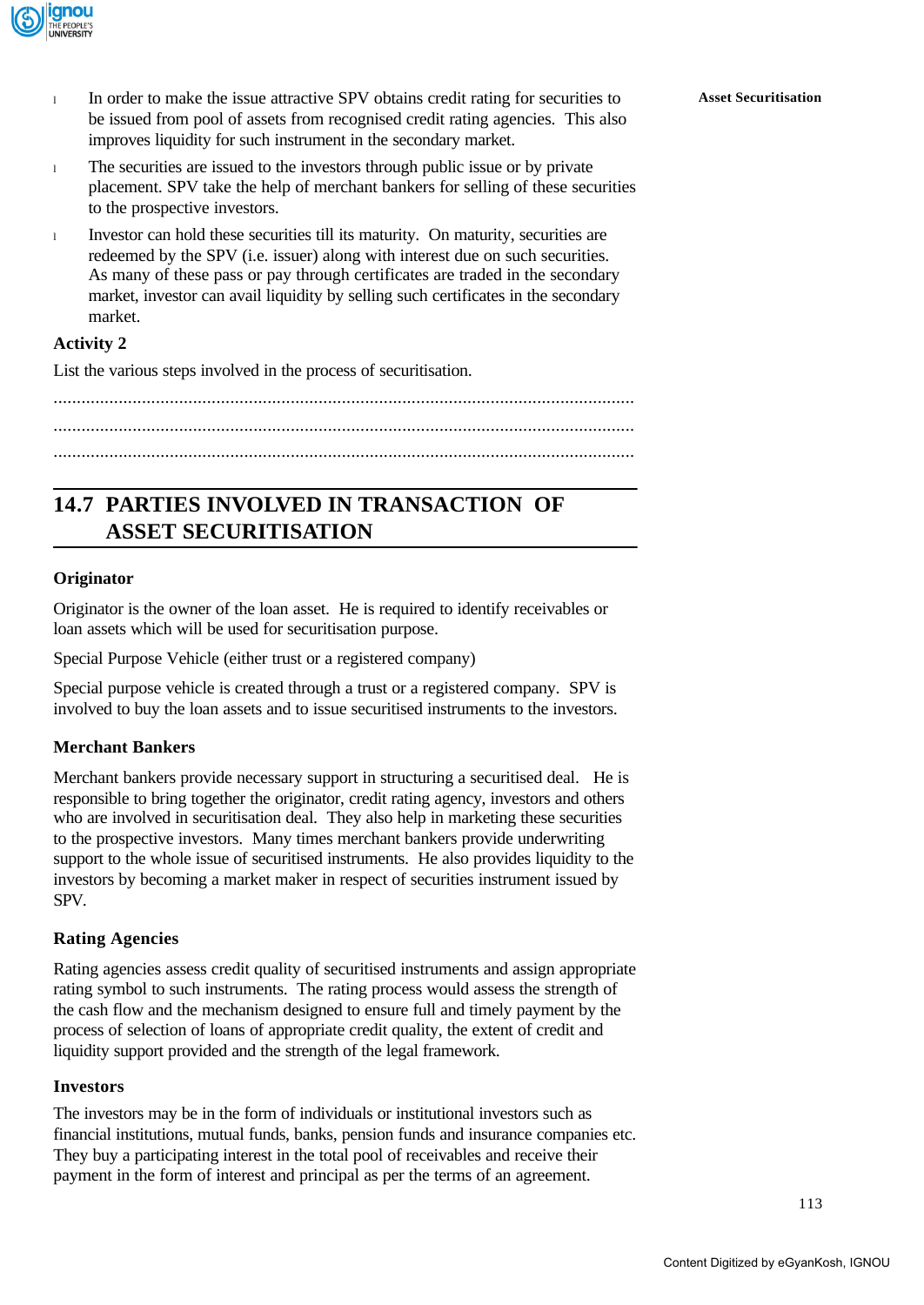

**Fee Based Services Obligor(s)**

The obligor is the originator's debtor (i.e. borrower of the original loan). The outstanding loan amount in the account of borrower is the asset which is transferred to SPV. The credit standard or rating of the obligor(s) is of paramount importance in a securitisation deal.

### **Administrator or Servicer**

Many times originator of a loan asset act as an administrator. His role is to collect the payment due from the obligor(s) and passes it to the SPV. In case borrowers refuse to make payment then an administrator is required to follow up the recovery with defaulting borrowers and in case if need arise, it requires to pursue legal remedies for collection of money.

## **14.8 ROLE OF SPECIAL PURPOSE VEHICLE (SPV)**

The Special Purpose Vehicle (SPV) is created to purchase the assets from the Originator and issue securities against these assets. Such a structure provides a comfort to the investors that they are investing in a pool of assets which is held on their behalf only by the SPV and which is not subject to any subsequent deterioration in the credit quality of the originator. SPV may be created either as a trust or registered company. However, quiet often SPV is structured as a trust to take advantage of tax benefits. By and large SPV is created by the originator of the loan asset. However, due to independent legal entity ownership and management of SPV are independent of the originator. Due to the limited scope of its activities, it has no bankruptcy risk.

SPV should have the following characteristics :

- 1 A SPV must be capable of acquiring, holding and disposing of assets.
- <sup>l</sup> It would be an entity which would undertake only the activity of asset securitisation and no other activity.
- <sup>l</sup> It should be independent of bankruptcy of the originator (i.e. the bankruptcy of originator should not affect the interest of holders of instruments issued by SPV).
- <sup>l</sup> A SPV must be able to undertake multiple securitised transactions of asset securitisation.

### **14.9 INSTRUMENTS OF SECURITISATION**

The following types of securities are structured in asset securitisation.

- a) Pass and Pay Through Securities.
- b) Asset and Mortgage Backed Securities

### a) **Pass and Pay Through Securities**

The nature of the investors interest in the underlying assets determines whether a securitisation structure is a 'Pass Through' or Pay Through structure.

Under pass through securities structure, the originator sells the assets to be securitised to the SPV. As a result assets are removed from the balance sheet of the originator. The originator acts as servicer and passes on the interest and principal amount collected. The seller of the asset (i.e. originator) transfer the entire cash flows accruing from the assets to the discharge of obligation. The sale of assets, to SPV improves the liquidity position and liquidity ratio of the originator. Pass through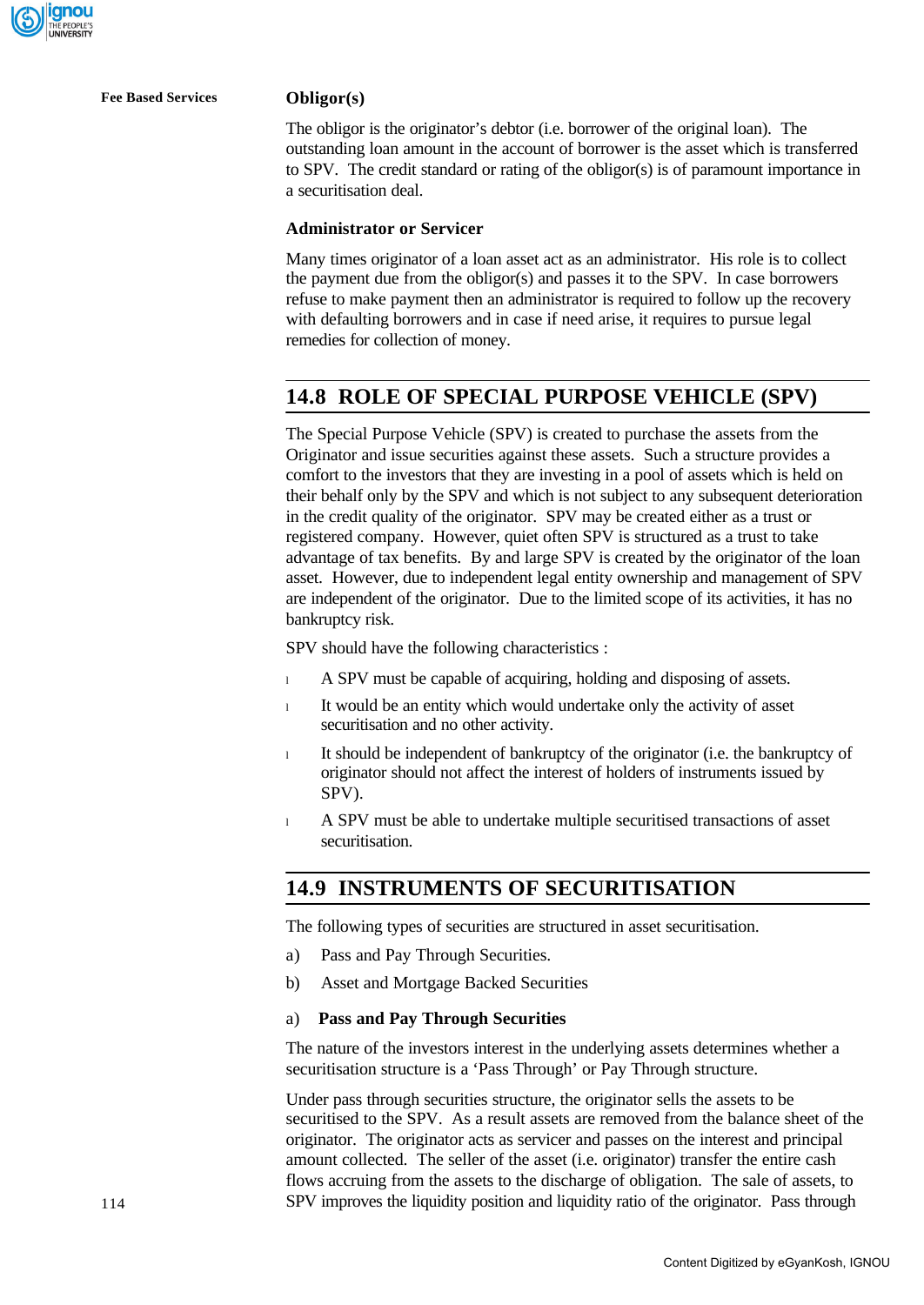

securities represent a direct claim of the investors on all that the SPV collects from **Asset Securitisation** these assets transferred to it. In other words, such securities carry proportional beneficial interest in the assets held by the SPV.

In a pass through structure, the SPV issues 'pass through certificates' which are in the nature of participation certificates that enable the investors to take a direct exposure on the performance of the securitised assets.

SPV also issues pay through securities. Such securities give investors only a charge against the securitised assets while the assets themselves are owned by the SPV. The SPV issues regular secured debt instruments. In other words pay through securities are essentially the obligations of the SPV which are discharged out of the receivables collected from transferred assets.

Pay through structures permit de-synchronisation of servicing of the securities from the underlying cash flows. Thus the SPV is given discretionary power to reinvest short term surplus according to its requirement. This structure enables SPV to offer wide range of instruments with different maturities and yields. Thus SPV is free to restructure the cash flow from the receivable into payments on several debt trenches with varying maturities.

### b) **Asset and Mortgage Backed Securities**

Securities issued by the SPV in a securitisation transaction are referred to as Asset Backed Securities (ABS) because investors rely on the performance of the assets that collateralise the securities. They do not take an exposure either on the previous owner of the assets (the Originator), or the entity issuing the securities (the SPV). Clearly, classifying securities as 'asset-backed' seeks to differentiate them from regular securities, which are the liabilities of the entity issuing them.

In practice, a further category is identified – securities backed by mortgage loans (loans secured by specified real estate property, wherein the lender has the right to sell the property, if the borrower defaults). Such securities are called Mortgage backed Securities (MBS). The most common example of MBS is securities backed by mortgage housing loans. All securitised instruments are either MBS or ABS.

# **14.10 WITH RECOURSE AND WITHOUT RECOURSE SECURITISATION**

### **With Recourse Securitisation**

The lending institution engaged in securitisation or SPV may enjoy recourse to the seller of the asset in case of failure of customers to repay dues on due dates. In this case the lending institution (i.e. seller of the asset) is unable to pass on credit risk to SPV. In this case SPV enjoys lesser margin. Under this method seller becomes the servicer. He collects the cash flows from lessee, hire purchaser or borrower and pass on the cash to the SPV. The SPV merely passes the funds to the investors. In this arrangement, securitised assets creates off balance sheet liability to the seller of the assets.

### **Without Recourse Securitisation**

The securitisation without recourse will help the originator to sell the loan assets to the SPV with credit risk also. The collateral may be designed to have a bankruptcy structure to enjoy all the rights which the seller would have enjoyed on the leased/hire purchase in case of failure of the customers to pay lease rentals and hire purchase instalments. In other words SPV absorbs the credit risk. Assets in the

115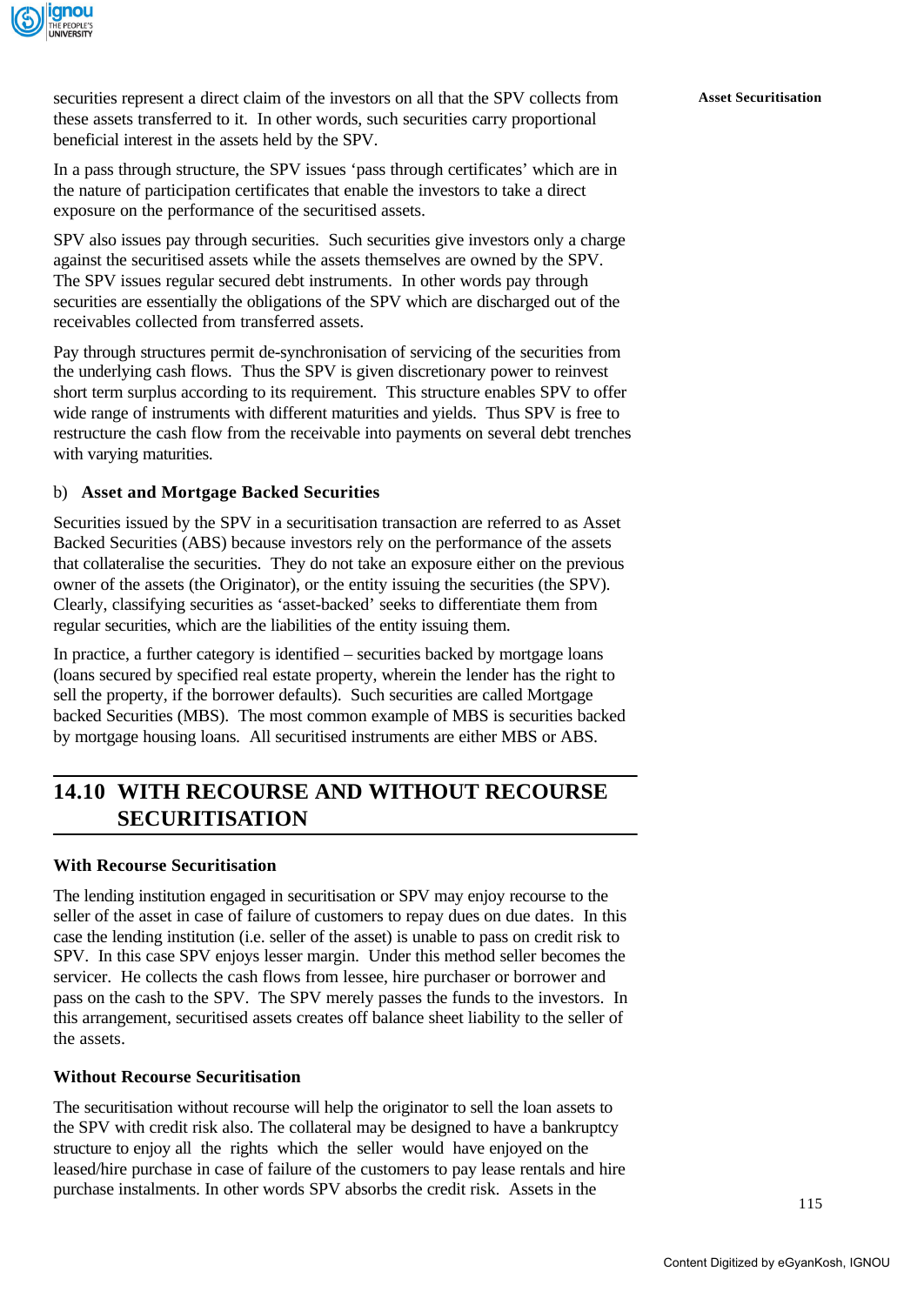

**Fee Based Services** nature of receivables which are designed as collateral are assigned in favour of SPV. By virtue of this assignment, SPV has a right to collect cash on due date from the borrowers who have defaulted in payment of cash.

### **Activity 3**

State whether the following statements are true or false.

| $\left  \right $ | Securitisation is not a credit derivative product.                                               | True/False |
|------------------|--------------------------------------------------------------------------------------------------|------------|
|                  | 2) Only loan assets of banks and financial institutions can be<br>considered for securitisation. | True/False |
|                  |                                                                                                  |            |

3) Securitisation can be considered with recourse only. True/False

# **14.11 CRITERIA FOR INVESTMENT IN SECURITISED INSTRUMENTS**

While investing funds in securitised papers, the following criteria can be used by the investors.

- i) Safety (credit risk)
- ii) Liquidity
- iii) Rate of Return
- i) **Safety of Investment:** In order to ensure safety of investment in securitised papers, it is better to use credit rating attached to such instruments. SPV prefer to have credit rating from recognised rating agencies for such instruments. Investment in securitised papers with higher credit rating will help to mitigate credit risk. This further can be eliminated by investing in securitised papers having with recourse characteristic.
- ii) **Liquidity of Securitised Papers:** Investment decision is also influenced by liquidity or marketability of securitised instruments. Investor would like to invest in that securitised paper for which there is active secondary market. Because of good rating from rating agencies and backing of assets, securitised instruments are likely to carry more liquidity in the market. For this purpose there is a need to develop a good secondary market which will facilitate early transfer of assets to the buyer.
- iii) **Rate of Return:** It has been observed in developed countries where securitisation has taken place, that Pass Through Certificates (PTC) have been fetching higher yield than the yield on government securities. This combined with a high degree of liquidity has made the PTCs instruments very popular among investors. To make these certificates "take off' in Indian financial market such instruments must offer adequate rate of return, vis-à-vis, return on other comparable financial instruments. The return would have to be much higher to compensate for the lack of liquidity, at least initially, till an active secondary market is developed in these instruments.

# **14.12 GROWTH OF SECURITISATION IN INDIAN MARKET**

Securitisation is a relatively new product of structured finance in India. Slowly and steadily the market for such product has been picking up.

The first securitisation deal was made by Citi Bank in respect of its auto loan portfolio and the bank placed the paper with GIC Mutual Fund. This programme was rated by CRISIL Ltd. Subsequently, Citi Bank helped ICICI Ltd. to scrutinise latter's loan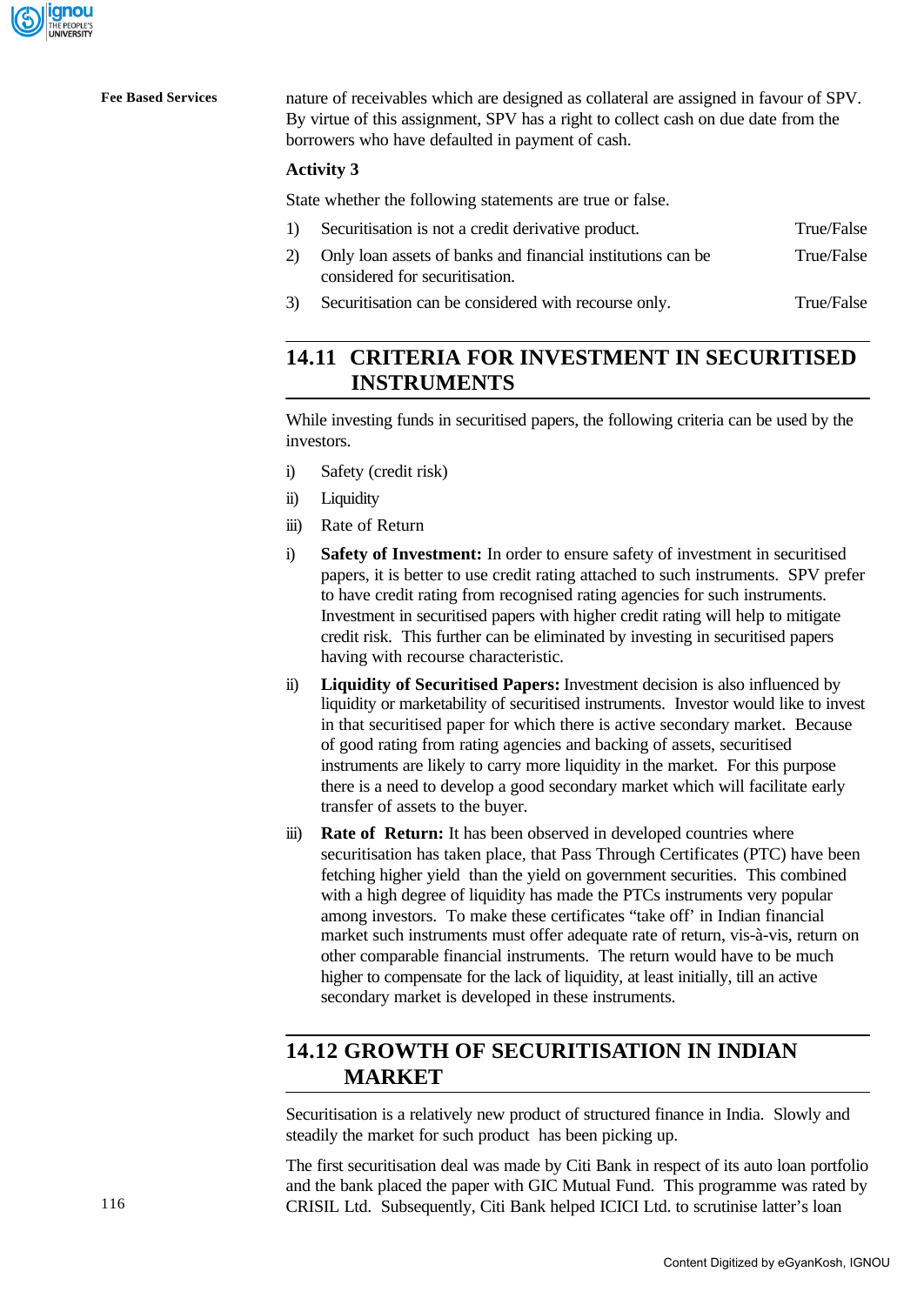

portfolio. Since then, securitisation of assets has begun to emerge as one of the **Asset Securitisation** important option for resource mobilisation by banks, non-banking finance companies and others. Not only banks and non-bank finance companies, many manufacturing companies and service industries have been engaged to securitise their deferred receivables and future cash flows also. In the context of rated transactions CRISIL has rated large number of transactions. Other rating agencies like ICRA, DCR and CARE have also been actively involved in the securitisation process.

At present the securitisation market is dominated by finance companies and banks which have used this structured product to book profits and as a cost effective source of funding rather than for purposes of capital relief. In the past receivables arising from hire purchase transactions used to be securitised on a large scale. Out of the total asset securitisation attempted between 1992 and 1998 as much as 35 per cent transactions were related to hire purchase receivables of truck and auto loan segments.

Non banking finance companies have been showing interest in asset backed securitisation, while the investors enjoyed a higher yield, the cost of securitisation to NBFCs was lower than the traditional sources such as bank loans and public deposits. Commercial banks as well as housing finance companies have shown preference for mortgage backed securitisation process to securitise their housing loan portfolio.

In order to ensure proper development of securitisation as a structured product in Indian market RBI appointed working Group on Asset securitisation and submitted its report in 1999. The said committee has made several recommendations. Few of these recommendations are given below :

- 1) Inclusion of securitised instruments in Securities Contract Regulation Act.
- 2) SEBI may consider removal of prohibition on investment in mortgage backed securities by Mutual Funds Schemes.
- 3) Need to spell out risk weights and NPA norms on securitised paper.
- 4) Insurance companies and provident funds need to be encouraged to invest in the securitised paper. Besides, suitable regulatory framework may have to be evolved to encourage foreign institutional investors to invest in securitised instruments.
- 5) Listing requirements for various securities to be issued may be stipulated which may include minimum issue size, eligible stock exchanges etc.
- 6) Include the securitised paper in demat trading.

# **14.13 FUTURE PROSPECTS**

The securitisation as a structured finance product will grow in Indian market in future because of the following reasons :

- 1) Because of strict capital requirements as per Basel Accord II banks and financial institutions will require to go in for securitisation in respect of their credit portfolio.
- 2) Securitised paper is rated more creditworthy than the originator of the loan asset.
- 3) Issue of securitised paper by the SPVs in the market will lead to the widening and deepening of debt market in India. With the large number of institutional investors in the market, secondary market for such paper will also get developed in due course of time.